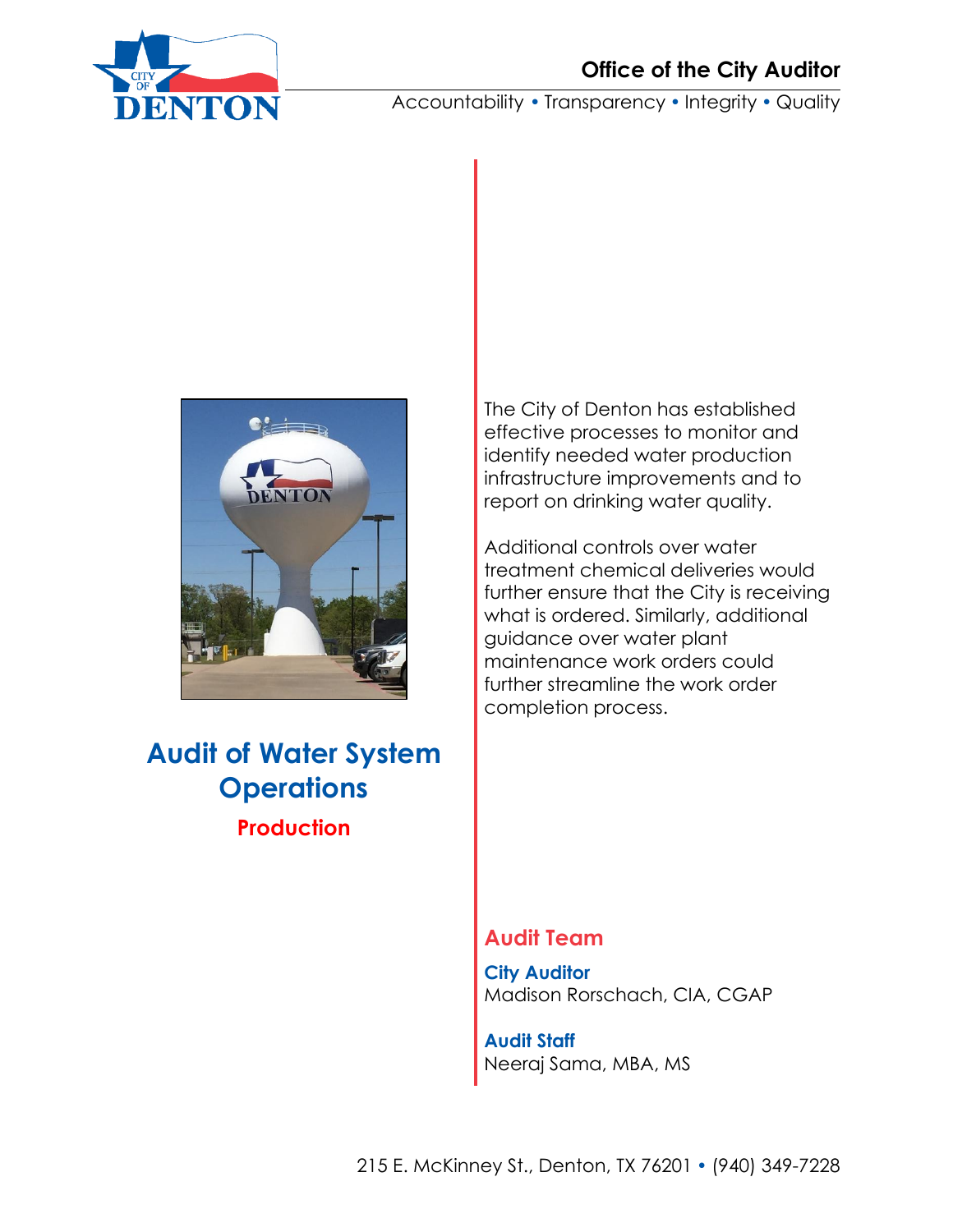# **Table of Contents**

| Water Treatment Chemicals Secure; Deliveries Not Adequately Reconciled 12 |  |
|---------------------------------------------------------------------------|--|
| Additional Maintenance Work Order Guidance Could Improve Efficiency  14   |  |
|                                                                           |  |
|                                                                           |  |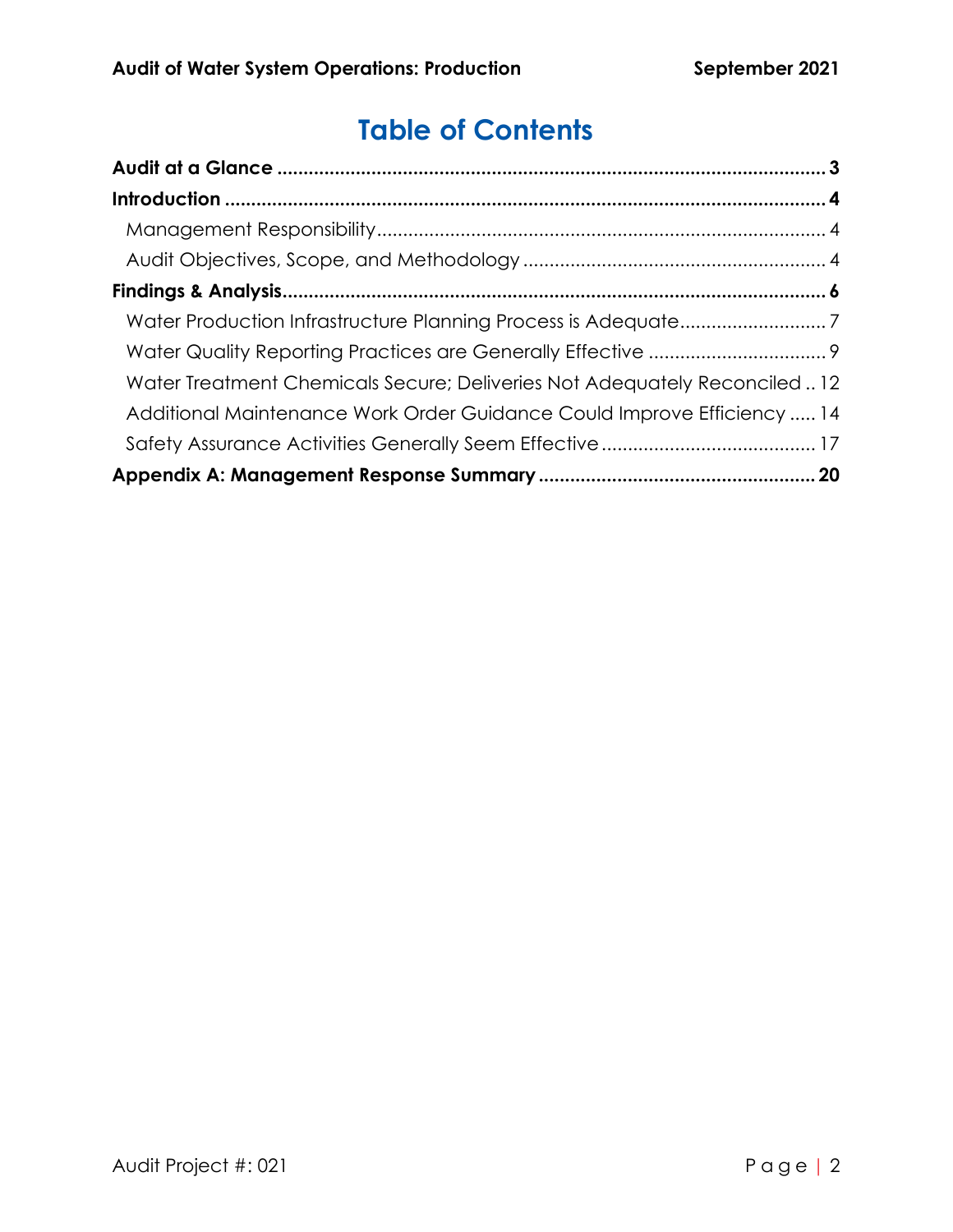## <span id="page-2-0"></span>**Why we did this Audit:**

Annually, the City produces about seven billion gallons of drinking water for its customers. Adequate planning and maintenance of production infrastructure is critical to ensure drinking water is available and meets quality regulations. This audit project was included on the City's fiscal year 2020-21 Audit Plan as approved by the City Council. This report details findings and recommendations from phase three of the project.

## **What we Recommend:**

#### Recommendation 1

Consider altering the Daily Sheet recording process to more closely align with the Surface Water Monthly Operating Report.

### Recommendation 2 & 3

Provide staff written guidelines on work order completion and prioritization.

Recommendation 4 Implement a process to ensure the quantity of chemicals ordered is delivered.

Recommendation 5 Maintain an electronic central repository for retaining chemical delivery bills of lading.

Recommendation 6 Develop a water treatment plant safety manual.

# **Audit at a Glance**

## **What we Found:**

This audit generally evaluated the City's water production processes including production infrastructure planning & monitoring, water quality reporting, treatment chemical controls, and plant maintenance. Findings about each of these areas are summarized below:

**Production Infrastructure Planning & Monitoring.** Water production infrastructure must be planned to ensure adequate water supply is available to meet peak water demands. The Water Department appears to have developed effective processes to forecast water supply needs and identify associated water production infrastructure improvements. In addition, the City currently has water production capacity to meet forecasted water demands and is planning to expand this capacity in the next five years.

**Water Quality Reporting.** In order to comply with State regulations, the City must submit monthly water quality reports. The Water Department's process to measure, verify, and report water quality minimizes the chance for human error. Similarly, the City has adequately licensed staff to meet State requirements. Finally, the City's water system has continuously meet water quality regulations since at least the beginning of 2018 and has often met water quality optimization goals.

**Treatment Chemical Controls.** Furthermore, in order to treat raw water, each plant must have an adequate supply of treatment chemicals. While Water Production has established an effective process to identify when chemicals need to be ordered, there is currently no process to ensure the quantity of chemicals ordered are actually delivered.

**Plant Maintenance.** Water Production has established a preventative maintenance program for treatment plant equipment. While this program appears to be generally effective at identifying and correcting maintenance issues, some improvements could be made to how work orders are prioritized and monitored to improve timeliness.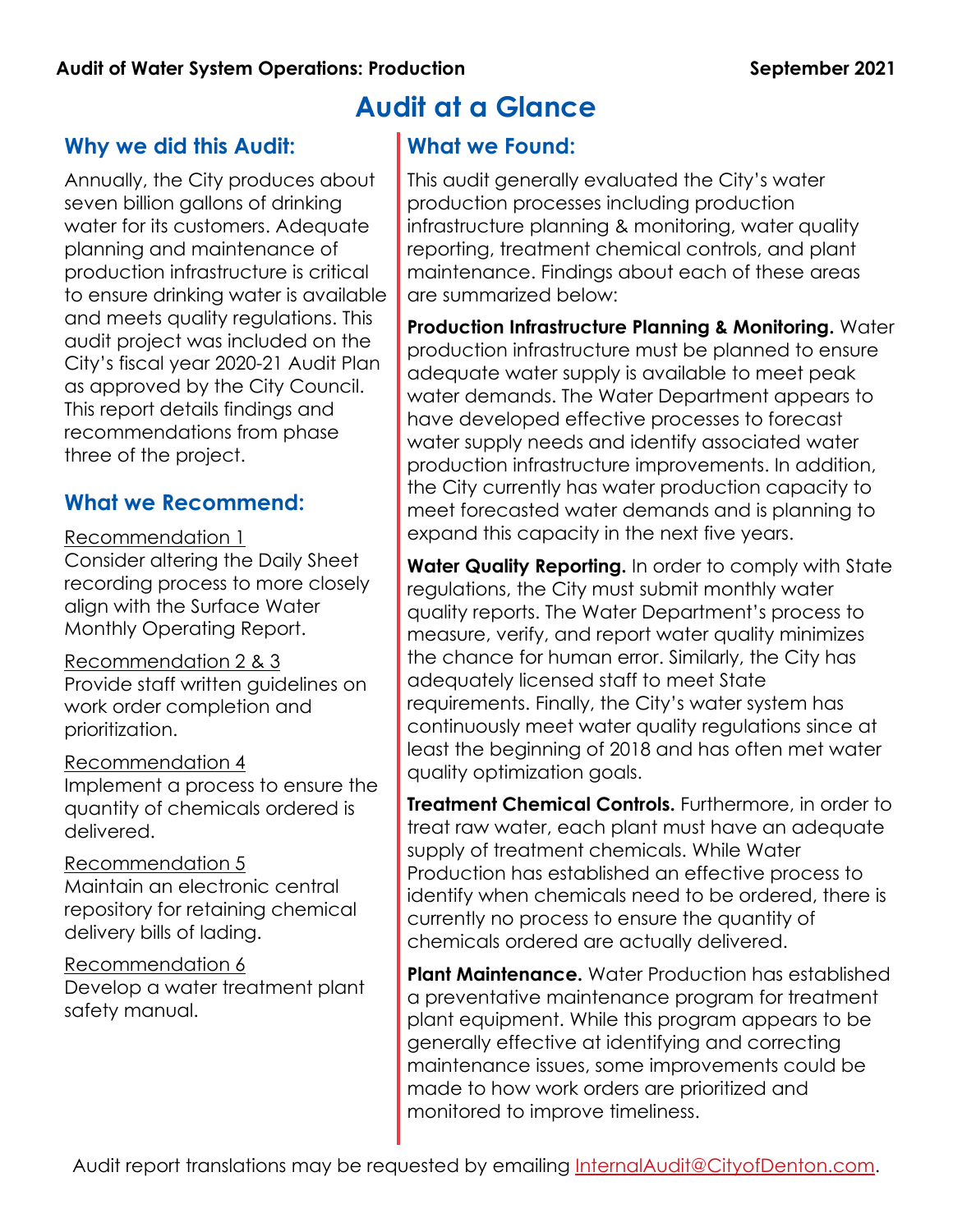# **Introduction**

<span id="page-3-0"></span>The Internal Audit Department is responsible for providing: (a) an independent appraisal<sup>1</sup> of City operations to ensure policies and procedures are in place and complied with, inclusive of purchasing and contracting; (b) information that is accurate and reliable; (c) assurance that assets are properly recorded and safeguarded; (d) assurance that risks are identified and minimized; and (e) assurance that resources are used economically and efficiently and that the City's objectives are being achieved.

The Internal Audit Department has completed a performance audit of the City's water utility system's production processes. We conducted this performance audit in accordance with generally accepted government auditing standards. Those standards require that we plan and perform the audit to obtain sufficient, appropriate evidence to provide a reasonable basis for our findings and conclusions based on our audit objectives. We believe that the evidence obtained provides a reasonable basis for our findings and conclusions based on our audit objectives.

## <span id="page-3-1"></span>**Management Responsibility**

City management is responsible for ensuring that resources are managed properly and used in compliance with laws and regulations; programs are achieving their objectives; and services are being provided efficiently, effectively, and economically.

# <span id="page-3-2"></span>**Audit Objectives, Scope, and Methodology**

The Internal Audit Department has completed an audit of the City's water system production processes. This report is intended to provide assurance the City has adequate controls over water production processes including water production infrastructure monitoring and planning, water quality reporting, treatment chemical controls and plant maintenance.

This report is the third phase in an audit project series covering water system operations. [Phase One Rate Structure](https://lfpubweb.cityofdenton.com/publicweblink/4/edoc/42787/1.%20Audit%20of%20Water%20System%20Operations%20Rate%20Structure.pdf) was published in June 2021 and [Phase](https://lfpubweb.cityofdenton.com/publicweblink/4/edoc/44221/1.%20Audit%20of%20Water%20System%20Operations%20Distribution.pdf)  [Two Distribution](https://lfpubweb.cityofdenton.com/publicweblink/4/edoc/44221/1.%20Audit%20of%20Water%20System%20Operations%20Distribution.pdf) was published in July 2021.

Audit fieldwork was conducted during April, July, and August 2021. The scope of review varied depending on the procedure being performed. The following list summarizes major procedures performed during this time:

<sup>1</sup> The City of Denton's Internal Audit Department is considered structurally independent as defined by generally accepted government auditing standard 3.56.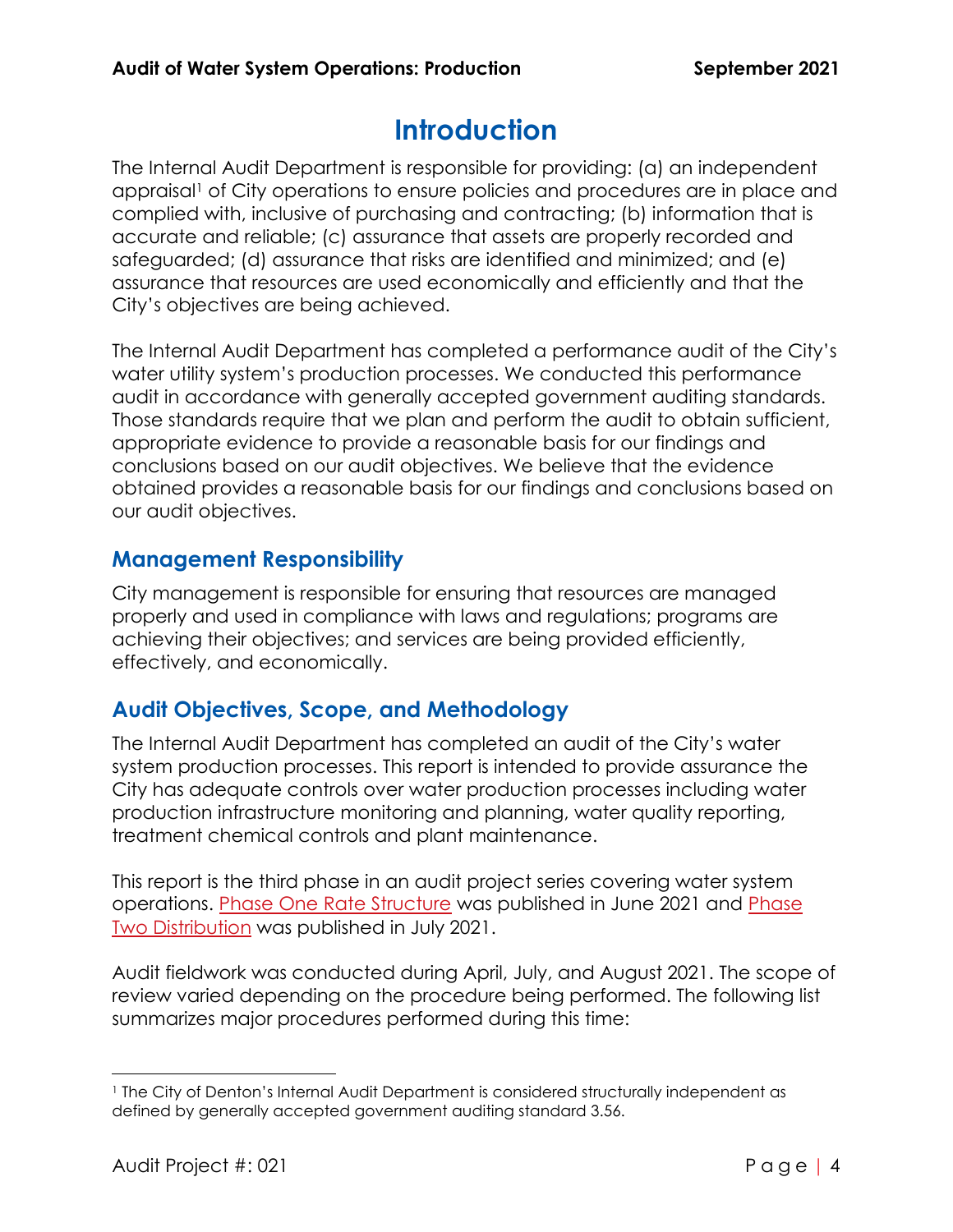- ➢ Reviewed documentation to develop criteria including industry standards, best practices, policies, and procedures;
- ➢ Developed process narratives to identify current control activities in water quality reporting, water production equipment maintenance, and water treatment chemical delivery processes that was certified by Water Department staff;
- ➢ Toured the Lake Lewisville and Ray Roberts Water Treatment Plants;
- ➢ Evaluated annual water demand forecasting methodology to ensure assumptions seemed reasonable;
- ➢ Compared planned production infrastructure needs from the 2008 and 2018 Water Master Plans to actual infrastructure improvements and upgrades and discussed project initiation process with Water Department staff;
- ➢ Reviewed Texas Optimization Program Monthly Optimization Reports from March 2018 through December 2020, the water system's Monitoring Plan, and the water system's Emergency Response Plan;
- ➢ Compared water quality data from the February 2020 Surface Water Monthly Operating Report to Daily Sheets for the same period;
- ➢ Verified Water Production Operators' licensing aligned with state regulations and City job description requirements;
- ➢ Compared bills of lading for 30 water treatment chemical deliveries to SCADA system data and Daily Sheet entries;
- ➢ Examined a statistical sample of 352 unscheduled maintenance work orders<sup>2</sup> and a statistical sample of 95 preventative maintenance work orders<sup>3</sup> to determine if maintenance was completed effectively and timely; and
- ➢ Interviewed Safety and Water Department staff about safety assurance activities and examined safety trainings attended by Water Production staff.

<sup>2</sup> This sample size provides with 95 percent confidence that the true population mean is within ±5 percent of the sample estimate.

<sup>3</sup> This sample size provides with 95 percent confidence that the true population mean is within ±10 percent of the sample estimate.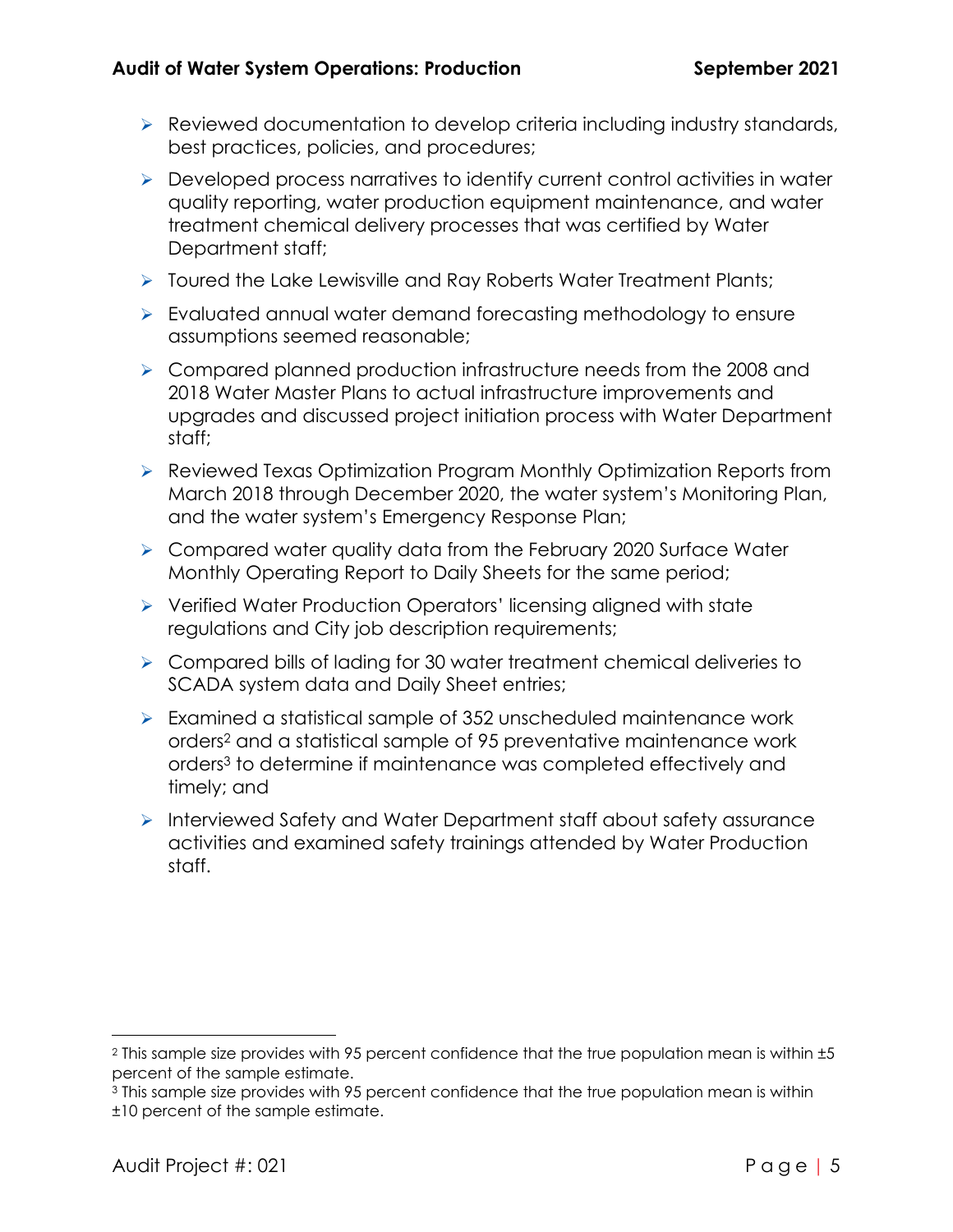# **Findings & Analysis**

<span id="page-5-0"></span>The City of Denton's water system currently consists of two water treatment plants – the Lake Lewisville Water Treatment Plant and the Lake Ray Roberts Water Treatment Plant – which can treat 30 and 20 million gallons of water a day respectively. This treated water is then stored in clearwells<sup>4</sup> at each plant before being pumped into the City's distribution system.

Treated water must be adequately pumped to maintain positive pressure, which prevents contaminants from entering the distribution system. In addition, storage tanks placed throughout the distribution system help maintain positive pressure through elevation and help ensure peak water usage demands can be met. The water production process generally consists of three steps as illustrated in Figure 1:



This audit generally evaluated the City's water production processes including water production infrastructure<sup>5</sup> monitoring and planning, water quality reporting, treatment chemical controls and plant maintenance.

<sup>4</sup> Clearwells are storage tanks where filtered water is held as the last stage of treatment to allow disinfectants to inactivate any remaining pathogens.

<sup>5</sup> Based on the City of Denton's 2018 Water Master Plan, water production infrastructure refers to the City's water treatment plants, clearwell storage, and high service pump stations. Storage tanks in the distribution system were also included in this definition for the purposes of this audit.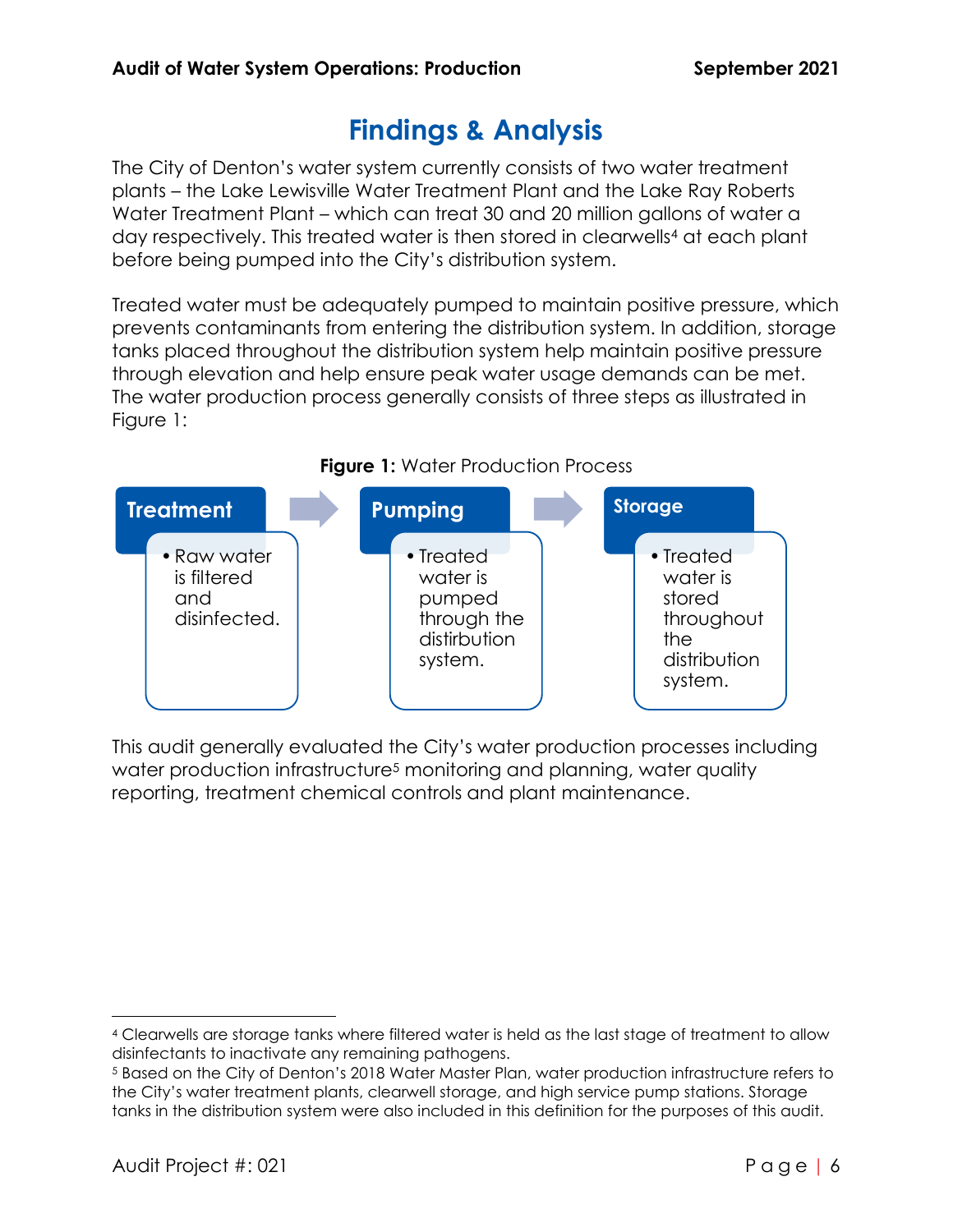### <span id="page-6-0"></span>**Water Production Infrastructure Planning Process is Adequate**

In order to provide effective water service to its customers, a water system must ensure it has adequate water supply and production infrastructure capacity to meet daily peak water demands and maintain positive water pressure throughout the system.

#### **What We Found**

- Annually, the Water Department forecasts water production needs as part of the budgeting process in order to project revenues and inform the capital planning process. This forecasting methodology appears to be based on reasonable assumptions and is an effective planning tool.
	- $\circ$  This process annually forecasts the City's peak day water usage<sup>6</sup> using the formula shown in Equation 1, whereby GPCD means gallons per capital per day and the peaking factor is the ratio of the maximum day flow to the average day flow.

**Equation 1: Peak Day Forecast Equation** 

GPCD \* Population  $\frac{1}{\text{days in the Year} * 1,000,000} * \text{Peaking Factor} = \text{Peak Day}$ 

o Based on review of the Department's forecast, GPCD estimates appear to be reasonable based on historical water usage as shown in Table 1.

| Table 1: Produced Water GPCD Forecast Evaluation (2000-2019) |  |  |
|--------------------------------------------------------------|--|--|
|--------------------------------------------------------------|--|--|

| Year Rain                       | <b>Forecast Historical Estimate</b> | <b>Average Historical Actual</b> |
|---------------------------------|-------------------------------------|----------------------------------|
| Normal Year<br>$(32-42$ inches) | 158.00                              | 155.41                           |
| Drought Year<br>$(32 inches)$   | 170.64                              | 165.79                           |
| Wet Year<br>$($ >42 inches $)$  | 145.36                              | 146.65                           |
|                                 | All:                                | 1.56.59                          |

- o Similarly, population is generally estimated to grow about two percent, which appears to be consistent with the City's growth rate for the last ten years. In addition, the forecast increased this population estimate to account for the Hunter and Cole Ranch Development in future years.
- o Finally, the peaking factor used in the forecast is slightly higher than the actual average peaking factor from 2000-2019.

<sup>6</sup> Peak day water usage is the maximum volume of water used in a 24-hour period within a given year.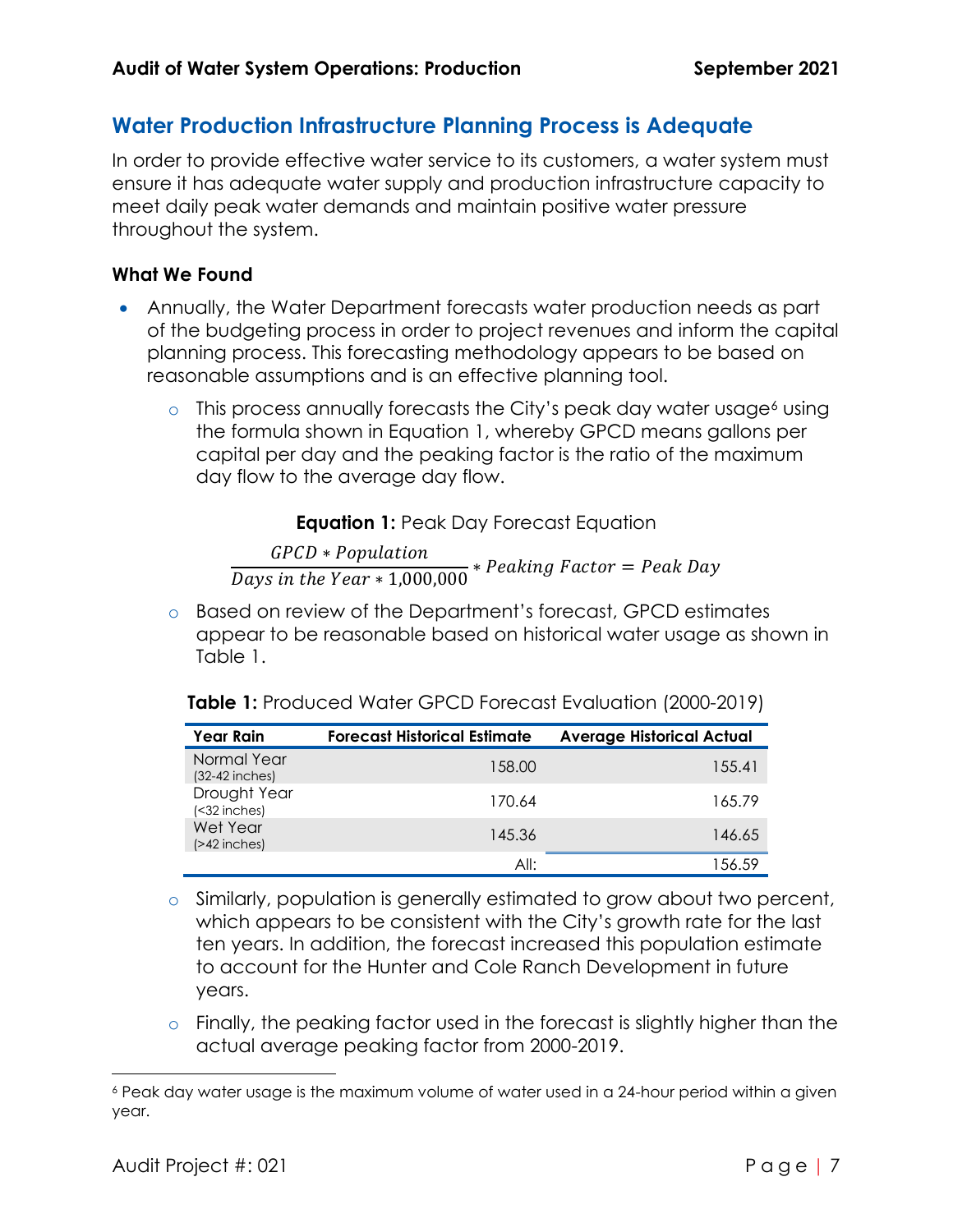- In order to identify water production capacity improvements needed in the near-term, the Water Department periodically contracts with a consultant to develop a Water Master Plan. As part of this process, the consultant updates a hydraulic model of the City's water system, which the City uses to evaluate the impact of smaller developments on the water system.
	- o The most recent Water Master Plan was completed in 2018 and recommended several production infrastructure projects be completed between 2019 and 2043. The current status of each of these projects is shown in Table 2.

#### **Table 2:** Water Production Infrastructure Recommendations

| Project                                     | Complete By | <b>Status</b>           |
|---------------------------------------------|-------------|-------------------------|
| Riney Road Booster Pump Station             | 2023        | In Design               |
| 30.0 MGD RR Water Treatment Plant Expansion | 2028        | Planned                 |
| 2.0 MG State School Elevated Storage Tank   | 2043        | <b>Under Evaluation</b> |
| Southwest Pump Station Improvements         | 2043        | Planned                 |

- $\circ$  In order to ensure that recommended improvements are still required, the Water Department contracts with an engineering consultant to perform a hydraulic analysis before initiating a project to ensure the improvement is actually needed at the forecasted size.
- o Similarly, the Water Department intends to update the Water Master Plan and associated water system model every five years.
- The City currently has the combined water production capacity to meet projected drought year peak day demands until 2024.
	- o That being said, the Ray Roberts Water Treatment Plant does not always have the ability to meet average day water demand alone as shown in Figure 2. While it is unlikely Ray Roberts will be the City's only operational treatment plant, the impacts of being unable to meet water demands can be substantial.



#### **Figure 2:** Daily Water Demand & Treatment Plant Capacity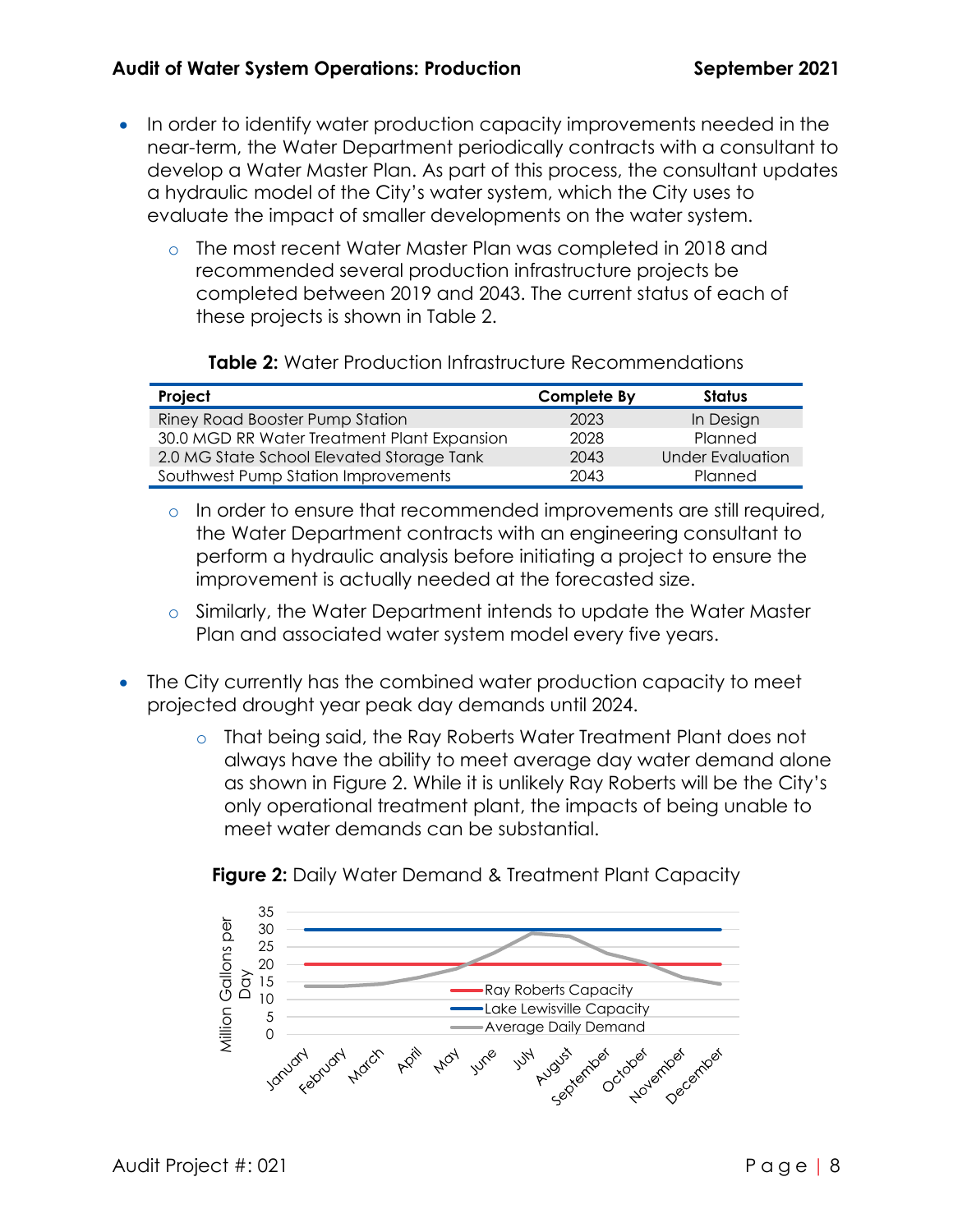- o Water Production is in the process of preparing the Ray Roberts plant to be rerated by the Texas Commission on Environmental Quality. Rerating this facility should help mitigate the risk of not meeting the average day demand alone as the plant's production capacity will increase.
- o In addition, the 2018 Water Master Plan recommended expanding the Lake Ray Roberts Plant's capacity by 30 million gallons a day. This expansion is currently included in the Water Department's five-year capital improvement plan which would further mitigate this risk.

#### **Why It Matters**

Providing adequate water supply to its customers is critical for the City to ensure public health. The Water Department appears to have developed effective processes to forecast water supply needs and identify associated water production infrastructure improvements. In addition, the City generally has water production capacity to meet forecasted water demands and is planning to expand production capacity in the next five years.

#### **Recommendation:** None.

### <span id="page-8-0"></span>**Water Quality Reporting Practices are Generally Effective**

The City of Denton's water system is required to meet water quality regulations set forward in the Texas Administrative Code Chapter 290. Under this chapter, all public water systems in Texas must submit monthly water treatment data to the Texas Commission on Environmental Quality. This chapter also requires public water systems to employ a minimum number of licensed water system operators.

#### **What We Found**

- Based on a review of the Lake Lewisville and Ray Roberts plants' water quality reports from January 2018 through December 2020, the City has continuously met the Environmental Protection Agency's water quality regulations.
	- o In addition, Water Production began participating in the Texas Optimization Program in March 2018. This program recognizes water systems that meet optimization goals set by the United States Environmental Protection Agency and is run by the Texas Commission on Environmental Quality. Table 3 summarizes each plants performance as it relates to these [optimization goals.](https://www.tceq.texas.gov/drinkingwater/swmor/top/top_goals.html)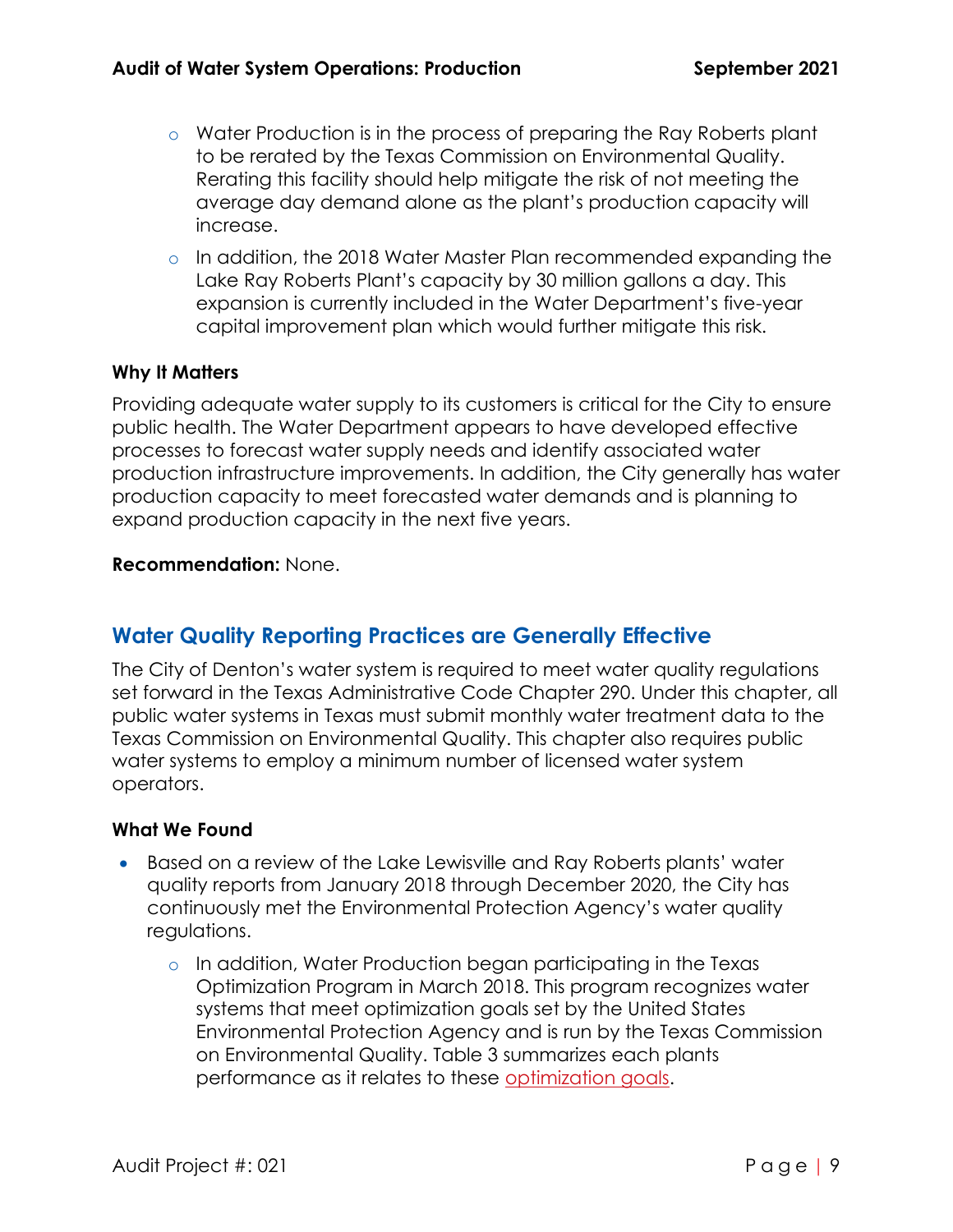|                              | <b>Percent of Months Meeting Goal</b> |                    |  |  |
|------------------------------|---------------------------------------|--------------------|--|--|
|                              | Lake Lewisville                       | <b>Ray Roberts</b> |  |  |
| <b>Filter Goals</b>          | 100%                                  | 94%                |  |  |
| <b>Backwash Goals</b>        | 100%                                  | 100%               |  |  |
| <b>Settled Water Goals</b>   | 85%                                   | 97%                |  |  |
| <b>Months Participating:</b> | 34                                    | 33                 |  |  |

- Water Production has developed a semi-automated process to measure and report on water quality, which minimizes the chance for human error.
	- o Water quality readings are automatically taken periodically by the Water Department's supervisory control and data acquisition – or SCADA – system using instrumentation<sup>7</sup> within the water treatment plants. These readings are then imported from the SCADA system into the required Surface Water Monthly Operating Report.
	- o In addition, water quality metrics are recorded throughout each day by Water Production Operators in Daily Sheets. These Sheets are then used at the end of each month to identify any discrepancies in the Surface Water Monthly Operating Report.
	- o Based on a comparison of the Surface Water Monthly Operating Report and Daily Sheets from February 2020, there was not a significant difference for about 93 percent and 91 percent of the active plant days for the Lake Lewisville and Ray Roberts plants respectively.<sup>8</sup>
	- o While these Sheets generally provide enough information to identify discrepancies, recording Daily Sheet turbidity<sup>9</sup> readings on even hours could increase comparability between the Daily Sheets and the Surface Water Monthly Operating Report.
- As required by the Texas Administrative Code, the Water Department has developed and submitted a Monitoring Plan to the Texas Commission on Environmental Quality that demonstrates that the water quality monitoring performed by the system is consistent with regulatory requirements.
- The City annually publishes a Consumer Confidence Report to all its customers as required by the Environmental Protection Agency, which provides information on any regulated contaminants found in the local

<sup>7</sup> Means flow meters, pH meters, pressure meters, turbidity meters, and more.

<sup>8</sup> Whereby a significant difference in the daily average was a difference ±0.005 nephelometric turbidity units.

<sup>9</sup> Turbidity is the measure of relative clarity of a liquid and is the primary measurement used in water quality since particles in water provide attachment places for metals, bacteria, and other pollutants.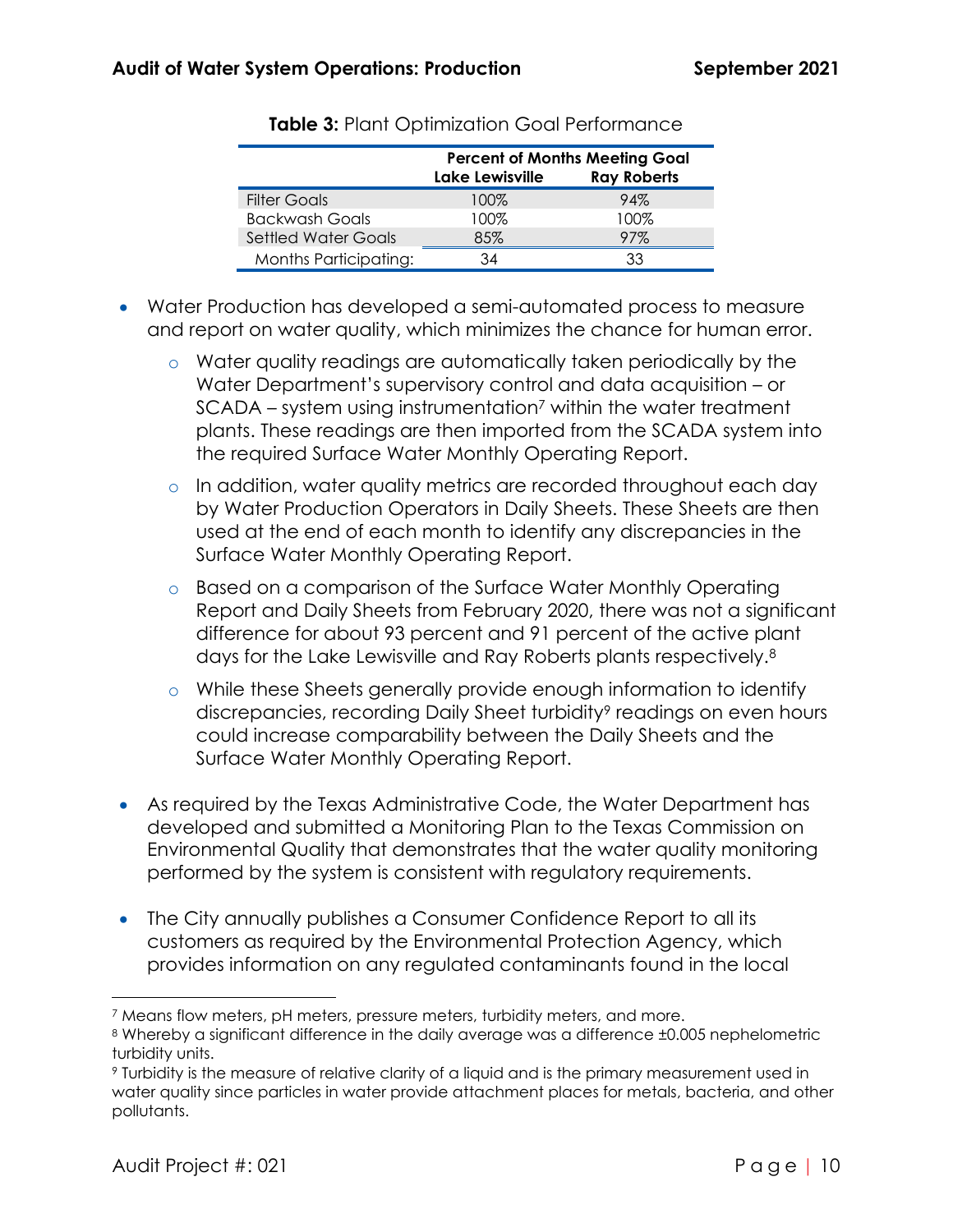drinking water. The information produced in this report is based on tests run by the Texas Commission on Environmental Quality. This report is also known as the annual drinking water quality report.

- Based on a review of the City's Water Production Operator licenses, the Water Department has adequate water system operator licenses as required by state regulations to operate its water treatment plants.
	- o In addition, the City of Denton has established different levels of Water Production Operators which are distinguished by the minimum required level of water system operator licensing. Water Production staff licensing is tracked by Water Production management, which is required to report on staff licensing to the Texas Commission on Environmental Quality periodically.
	- o Based on a comparison of each Water Production Operators' associated job descriptions and current licensing, all 18 Water Production Operation staff meet minimum job description licensing expectations as shown in Table 3; however, five have not obtained licenses in accordance with the Department's progression plan.

| <b>Operator Level</b> |       | Minimum<br>Career  |                         | Licenses |  |  |   |
|-----------------------|-------|--------------------|-------------------------|----------|--|--|---|
|                       | Staff | <b>Requirement</b> | <b>Progression Step</b> |          |  |  |   |
|                       |       | <b>None</b>        | C in Three Years        |          |  |  | 4 |
|                       | 8     | C Upon Hire        | B in Three Years        |          |  |  |   |
| Ш                     |       | <b>B</b> Upon Hire | NA                      |          |  |  |   |
| Foreman               |       | A Upon Hire        | ΝA                      |          |  |  |   |

**Table 4:** Water Production Operator Licensing Summary

#### **Why It Matters**

The production and distribution of drinking water in the United States is highly regulated by the Federal and state governments. Non-compliance with licensing and reporting requirements could lead to significant penalties and public health impacts. Based on this review, Water Production appears to have established effective processes to report on water quality and track operator licensing. Slight adjustments to the Daily Sheet process might further improve their effectiveness as a control.

In addition, Water Production's participation in the Texas Optimization Program is considered a best practice. While the City's water treatment plants are not always meeting these optimization goals, they have continuously met water quality regulations established by the United States' Environmental Protection Agency.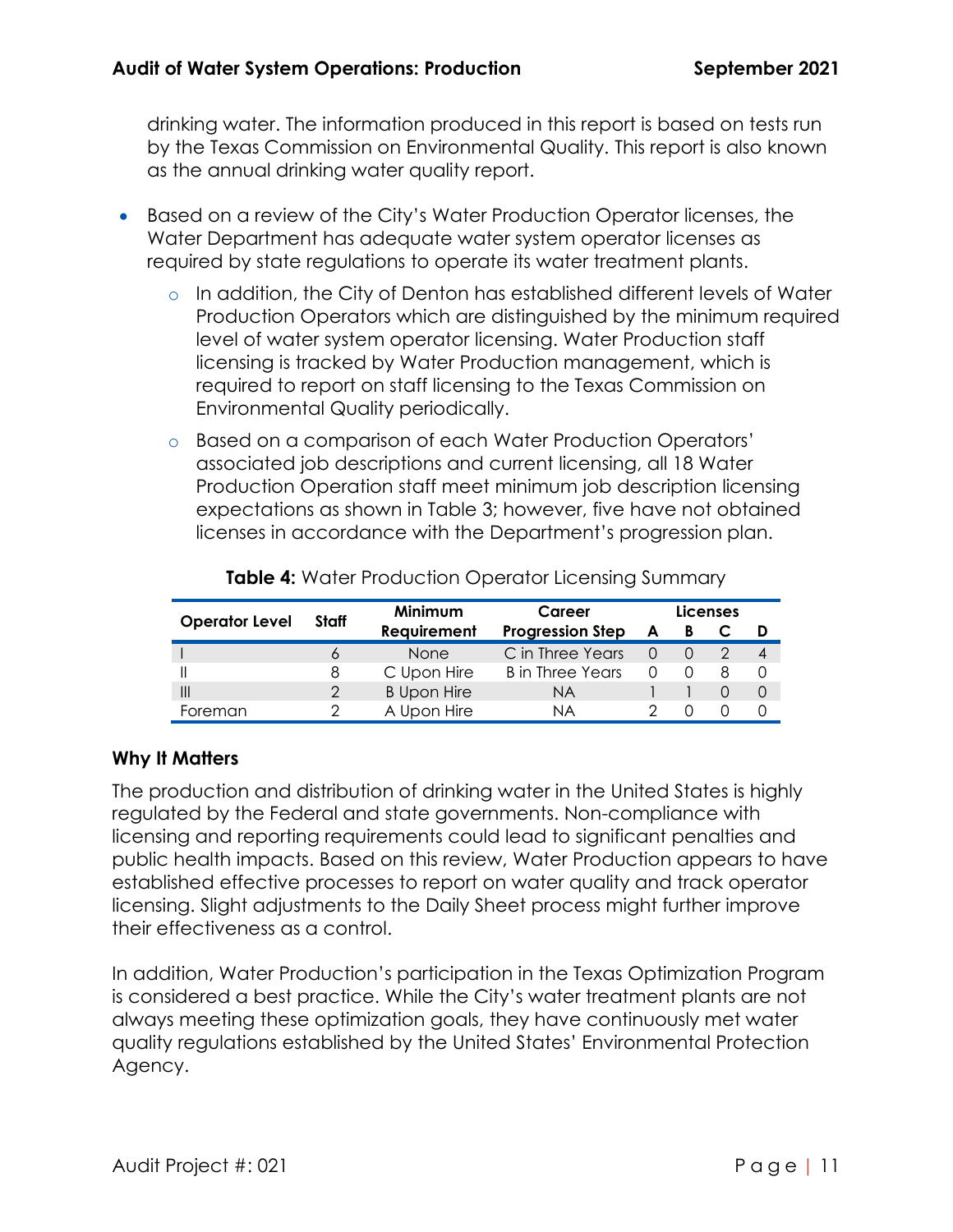#### **Recommendation:**

**1.** Consider taking Daily Sheet turbidity readings each even hour instead of each odd hour to more closely align with turbidity readings reported in the Surface Water Monthly Operating Report.

*Water Department Comments: It is believed that this recommendation may not result in al numbers matching from the manual readings to the SCADA readings as the SCADA system records many more points than our staff reports manually. However, Water production has implemented even hour*  recording at LLWTP. The RRWTP was already recording the readings on the *even hours.*

## <span id="page-11-0"></span>**Water Treatment Chemicals Secure; Deliveries Not Adequately Reconciled**

The City has contracted with ten vendors to supply chemicals needed for water treatment at its plants. In general, these chemicals are used to reduced turbidity and disinfect water. Best practices suggest that the following controls should be in place to ensure chemical inventories are properly safeguarded:

- ➢ Physically secure inventory so only authorized personnel have access;
- ➢ Record inventory usage; and
- ➢ Count all incoming inventory to ensure what is received is what was ordered.

#### **What We Found**

- Chemicals used in the water treatment process are safeguarded on site at each water treatment plant, which are fenced in and require appropriate authorization to enter. In addition, each storage tank is locked and keyholders are tracked.
- Water Production staff have developed an effective process to monitor chemical levels and order new inventory when needed.
	- o Bulk chemical levels are automatically recorded by the Department's supervisory control and data acquisition



**Picture 1:** Chemical Storage Tank

– or SCADA – system regularly. Twice each day, Water Production Operators record chemical tank levels in their Daily Sheet. These levels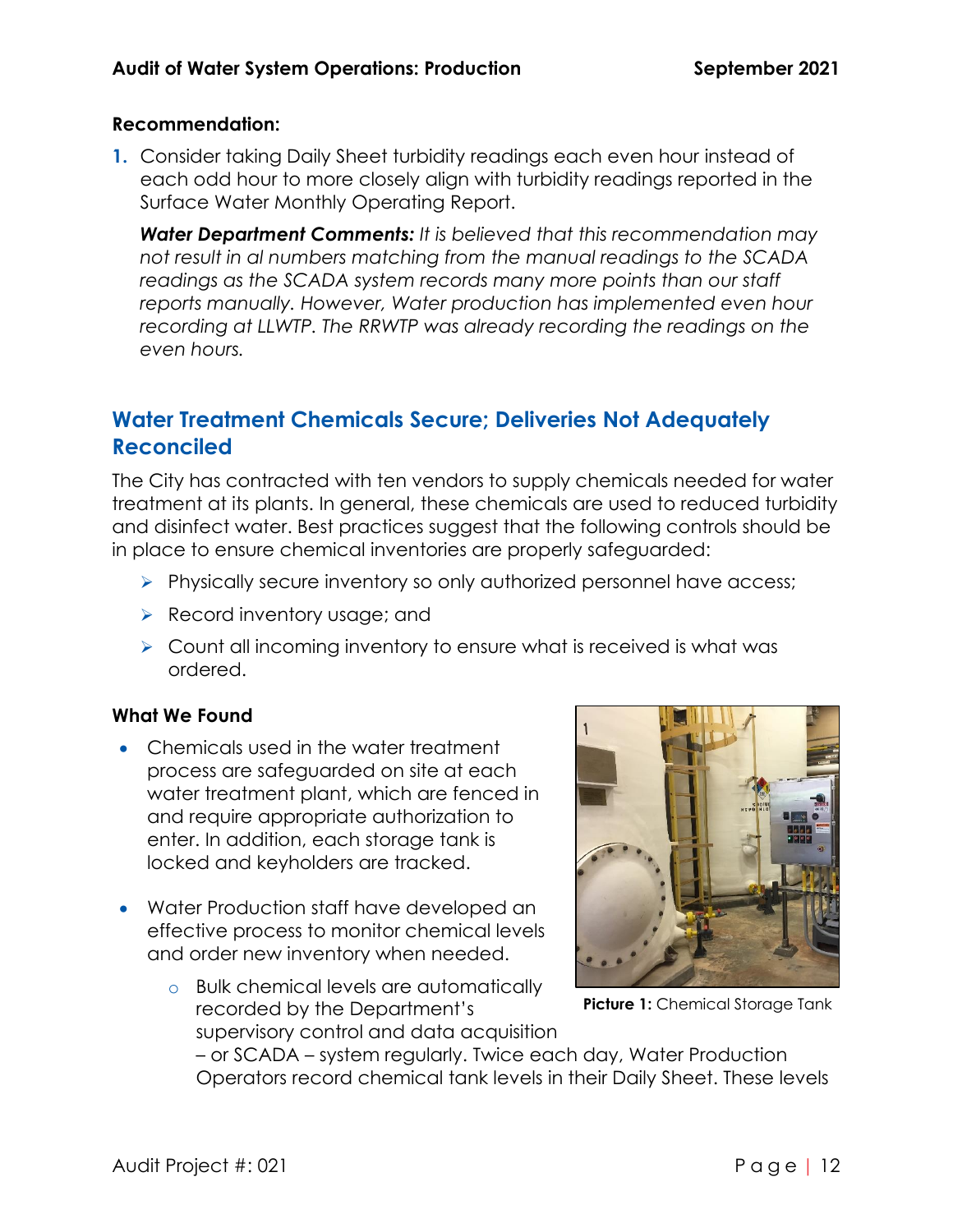are reviewed by the Water Production Operations Supervisor to determine if additional chemicals need to be ordered.

- o Based on review of a judgment sample of Daily Sheets recorded on five chemical deliveries days, <sup>10</sup> chemical deliveries captured by the SCADA system were reflected in chemicals levels recorded in the Daily Sheets.
- Water Production staff do not have a process to ensure that the quantity of chemicals ordered is delivered appropriately.
	- o As chemicals are being delivered, water production staff ensure that the chemical is the correct type based on color and specific gravity before allowing the offloading process to being. In addition, chemical storage tanks must be unlocked by authorized Water Production staff and all deliveries are observed during the offloading process.
	- o Based on a review of thirty chemical deliveries, chemical levels on five days recorded by SCADA were significantly different from what would be expected based on the ordered quantity. In addition, SCADA readings could not be obtained for 19 of the delivery days due to a SCADA system crash happened in the past. It should be noted that SCADA readings must be converted from feet to pounds or gallons to compare ordered and delivered quantities.
- According to Water Production staff, they physically retain all bills of lading; however, of a sample of 30 orders the Department could not provide bills of lading for nine sampled orders.
	- o Based on discussion with Water Department management, this issue may be due to a staffing vacancy caused by the COVID-19 Pandemic.

#### **Why It Matters**

Chemical inventory is critical to water production operations to ensure that raw water is adequately treated. For this reason, chemical inventory levels must be adequately maintained and safeguarded. While chemicals appear to be adequately safeguarded by each water plants physical security, there is currently no process to reconcile delivered chemicals to those ordered.

Implementing a reconciliation process will provide assurance that not only is the City appropriately spending its money, but also that chemicals will be available

<sup>&</sup>lt;sup>10</sup> Due to a process change, only five of 30 reviewed Daily Sheets had chemical inventory levels recorded.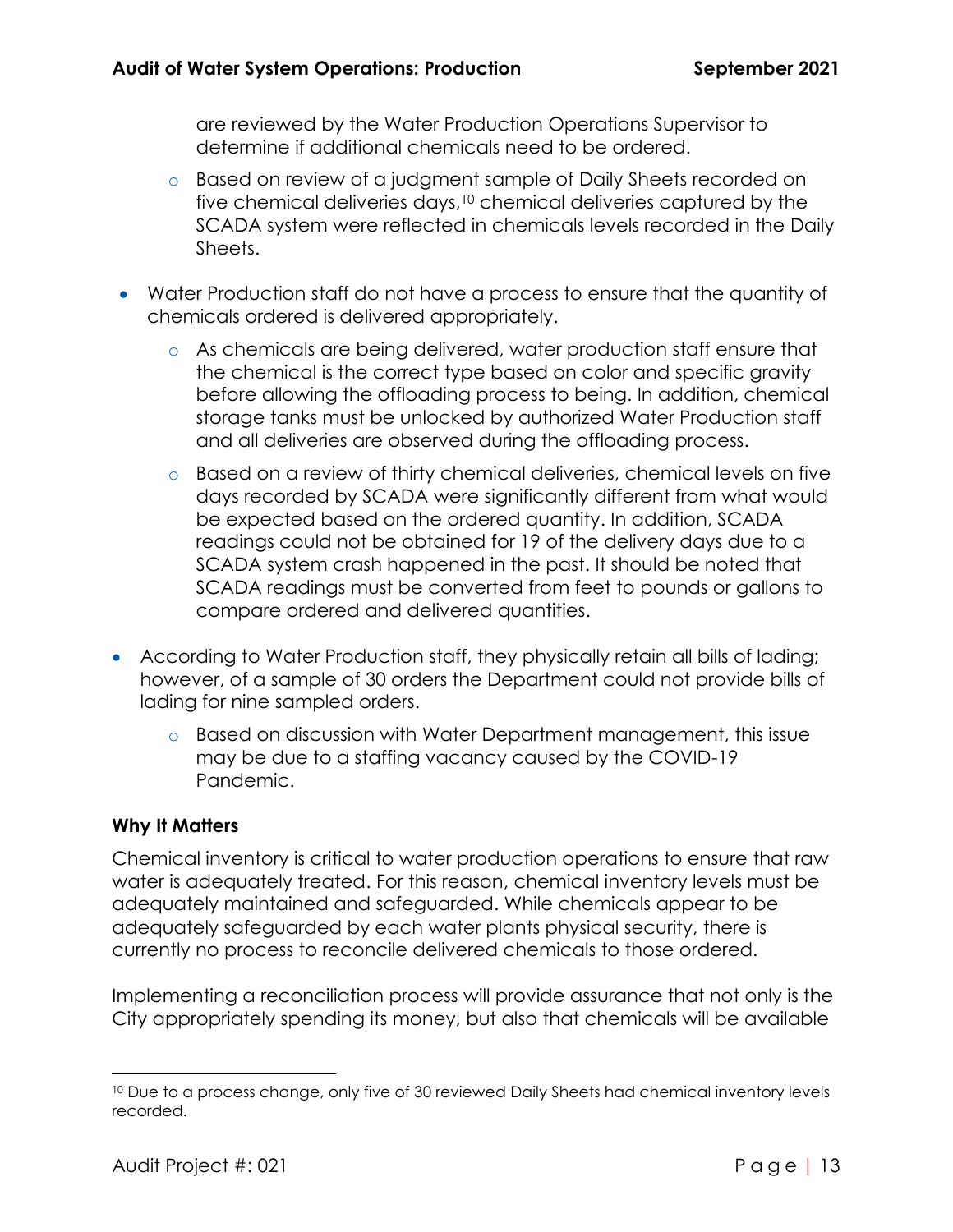when needed. In addition, bills of lading should be retained in order to provide support for the chemicals received.

#### **Recommendations:**

**2.** Implement a process to ensure the quantity of chemicals delivered matches the quantity ordered. It may be necessary to create and adopt formulas with acceptable margins of error to convert delivery amounts to those reflected in the SCADA system.

*Water Department Comments: The Department has started to use Infor EAM's work priority field. The field allows the selection of high, medium, medium low, medium high, and low. Their priority level will be designated by the manager or supervisor responsible for the work request. Any items related to safety, compliance or environmental impact will receive high priority while items related to building maintenance or aesthetics will receive a medium to low priority. Written guidance will be provided as part of Recommendation #3.*

**3.** Maintain a central repository for keeping electronic copies of bills of lading to aid the chemical delivery reconciliation process. In addition, determine how long bills of lading should be retained per the appropriate Texas State Records Retention Schedule.

*Water Department Comments: Will develop written guidance on how to complete work orders. This guidance will also include Recommendation #2.*

## <span id="page-13-0"></span>**Additional Maintenance Work Order Guidance Could Improve Efficiency**

Over time, the performance of water production equipment eventually degrades. In order to ensure each water treatment plant continues to be capable of producing drinking water, this equipment must be adequately maintained and repaired.

Timely and appropriate maintenance of water production equipment also helps ensure this equipment meets its useful life and water production is not impacted. In general, there are three types of maintenance programs as defined below:

- $\triangleright$  Reactive Maintenance no actions or efforts are taken to maintain equipment to ensure expected life is reached;
- ➢ Preventative Maintenance actions performed on a time- or machinerun-based schedule that detect, preclude, or mitigate degradation with the aim to extend the useful life of equipment; and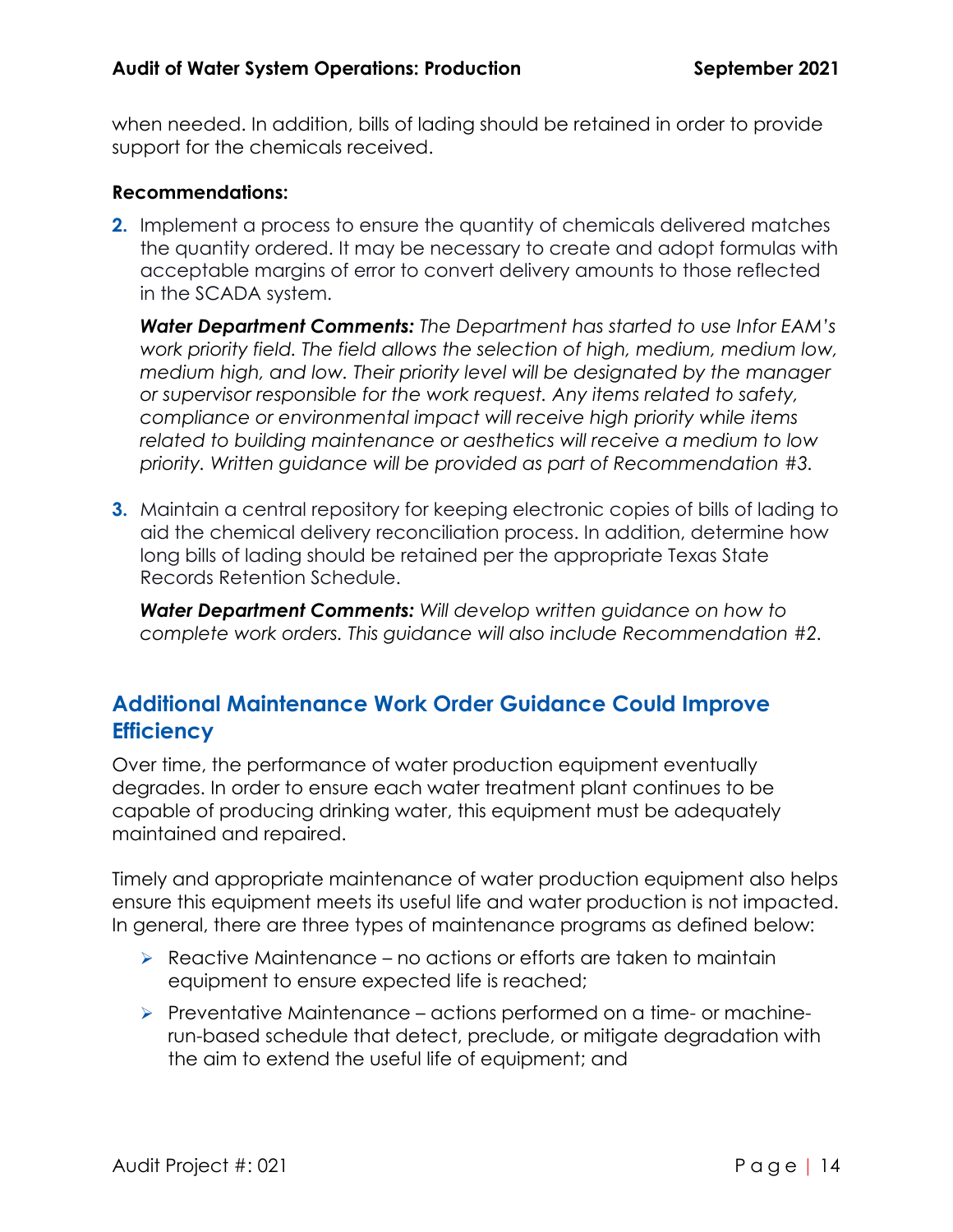$\triangleright$  Predictive Maintenance – measurements that detect the onset of system degradation, thereby allowing casual stressors to be eliminated prior to deterioration.

Each of these program types has its own advantages and disadvantages, though it should be noted preventative and predictive maintenance programs still include reactive maintenance activities – these activities just make up a smaller percentage of work performed.<sup>11</sup>

#### **What We Found**

- Water Production has generally established an effective preventative maintenance program, where about 20 percent of maintenance activities are reactive – or unscheduled maintenance – as shown in Figure 3.
	- o While additional cost savings could be observed in the long run from increasing predictive maintenance activities, this type of program requires large, short-term investment in technologies to monitor equipment condition. Due to the size of the City, this type of large, technological investment may not be necessary at this time.



#### **Figure 3: Plant Work Orders by Type**

- Water Production utilizes a work order management system to assign maintenance work to staff. This process appears to effectively ensure work orders are assigned to appropriate staff.
	- o Most work orders are automatically generated as part of the preventative maintenance program. In addition, unscheduled maintenance activities can be reported by all Water Production staff.

<sup>11</sup> Typically, a maintenance program is considered reactive if more than 55 percent of maintenance activities are reactive.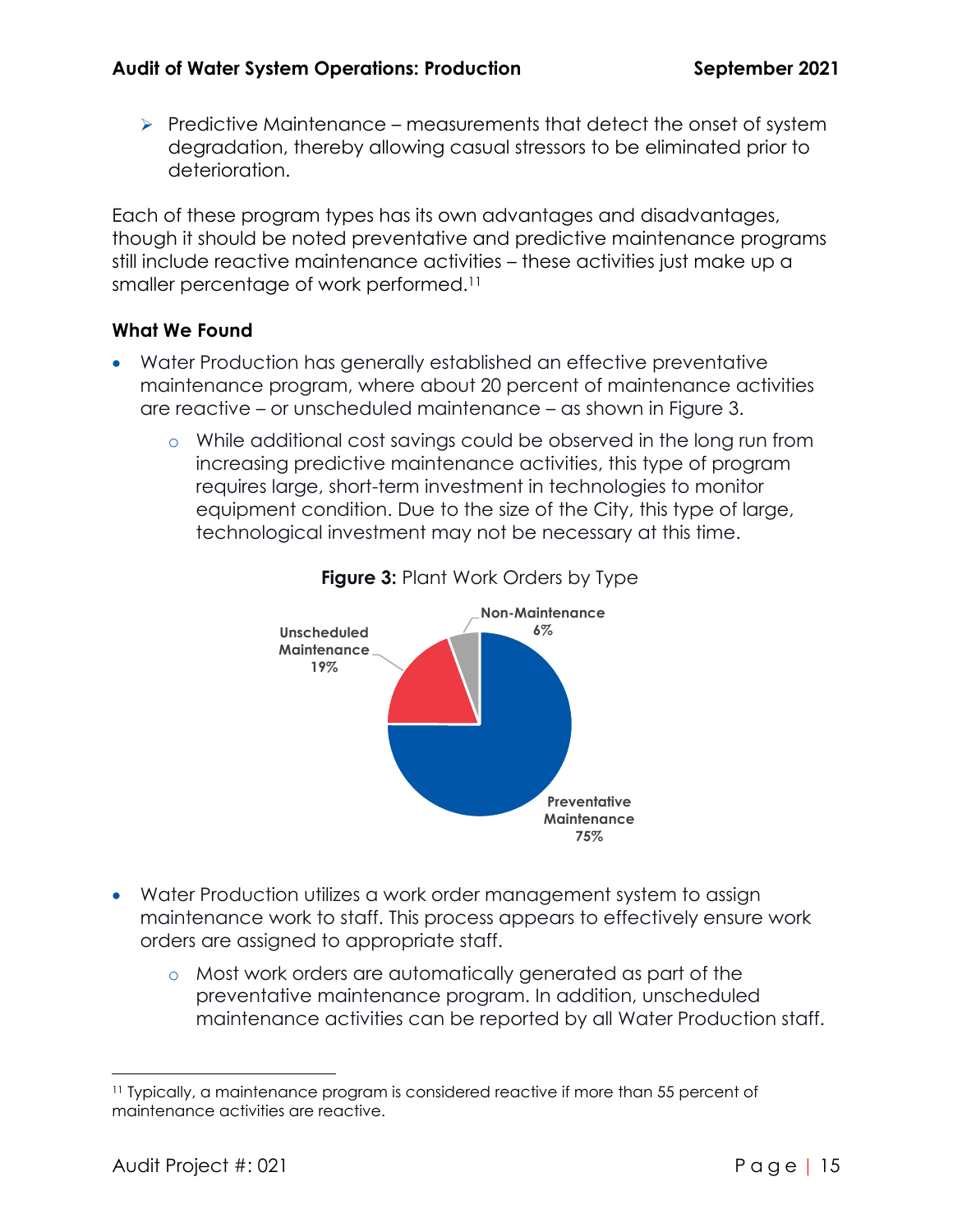These work orders are then reviewed by Water Production management to ensure they are necessary before being assigned.

- Based on review of a statistical sample of 95 preventative maintenance work orders, about 17 percent were not completed in a timely manner.<sup>12</sup>
	- o This issue appears to be due to delays in the assignment of preventative maintenance work orders s rather than how quickly staff are completing them.
- Based on review of a statistical sample of 352 unscheduled maintenance work orders, it was unclear if the maintenance issue had been resolved based on the comments entered for about 10 percent. For an additional three percent of work orders, the comments indicated that the maintenance issue was not resolved.
- According to Water Production staff, work orders are generally prioritized informally as part of the daily staff meeting. That being said, there is no clear, written guidance around how work orders should be prioritized based on the work needing to be performed.
- Similarly, the timeliness of unscheduled work orders could not be determined as there is no written guidance around how quickly these work orders should be completed.
	- o According to staff, Water Production management meets every two weeks to discuss work needing to be completed and writes comments on outstanding work orders to check up on their status.

#### **Why It Matters**

An effective work order system is critical to ensure that maintenance work for water treatment plants is completed effectively and timely. Water Production staff appear to have established a preventative maintenance program, which generally appears to be effective at ensuring critical plant equipment is monitored for maintenance needs. That being said, a significant portion of preventative maintenance work orders are not completed in a timely manner.

Furthermore, while unscheduled maintenance generally appears to be completed effectively, some documentation limitations make it difficult to determine if the issue was corrected. Moreover, it is unclear if unscheduled

<sup>&</sup>lt;sup>12</sup> For preventative maintenance purposes, a work order was timely if it was completed before the next preventative maintenance work order in that schedule was issued.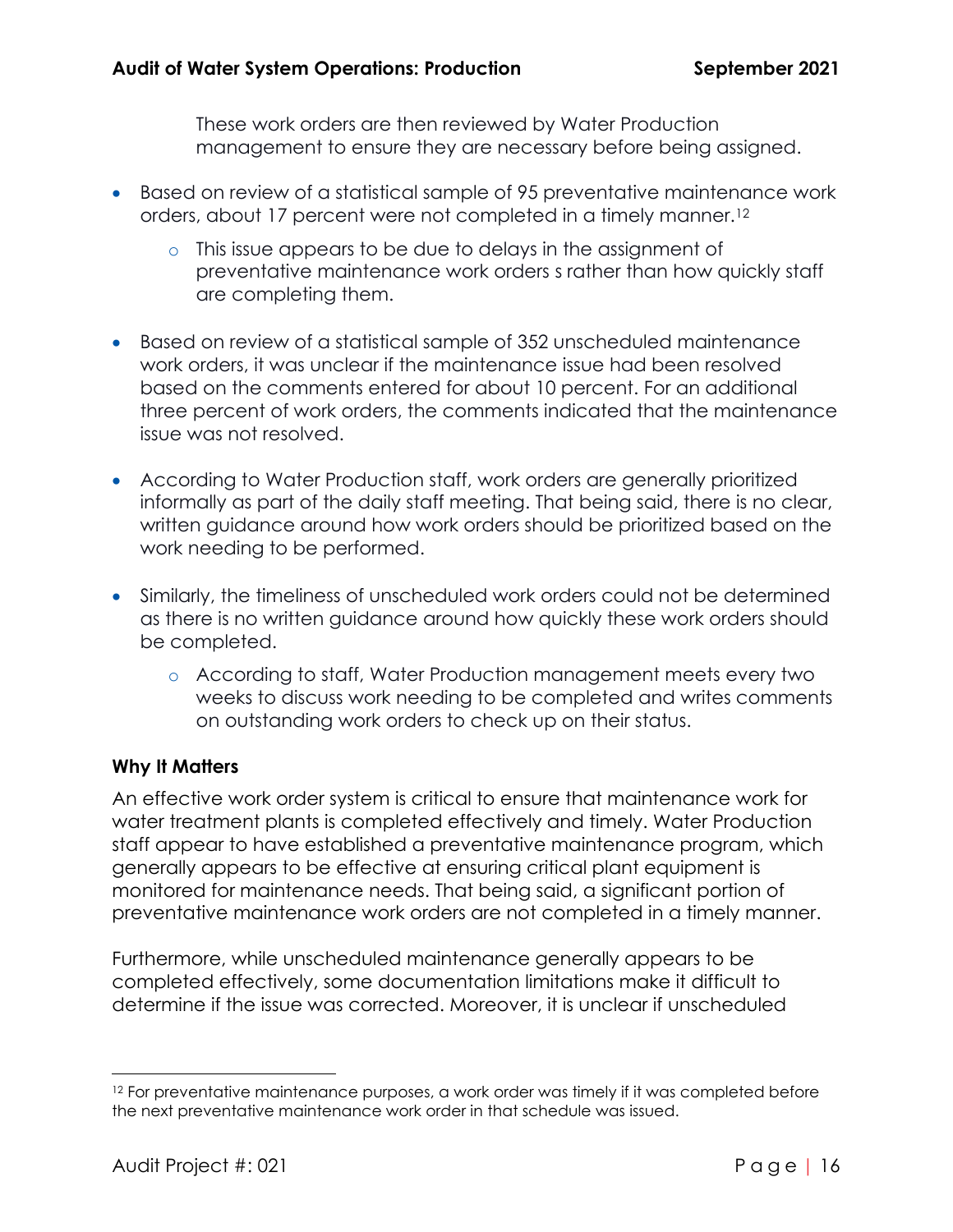maintenance is being completed in a timely manner as there are no guidelines around how quickly these should be completed.

While having periodic management meetings to check on the status of outstanding work orders is appropriate, without documentation of this follow-up and staff's response, it is unclear if maintenance delays are reasonable. Similarly, developing guidelines for staff on how to prioritize work orders could further improve timeliness as staff would have a clear reference for which work should be completed first.

#### **Recommendations:**

**4.** Develop guidelines for Production staff on how to prioritize work orders by type.

*Water Department Comments: Staff implemented chemical delivery tracking on operations paperwork. In addition, all vendors will be contacted to ensure they provide certified weight tickets as required by our contract specification.*

**5.** Provide staff written guidance on how to complete work orders to ensure all needed information is included. Ensure that management follow-up on outstanding work orders are included in the comments.

*Water Department Comments: This was the procedure until we lost our administrative assistant to the voluntary separation program. The department was told we did not need to keep these documents. The department has reinstated the practice of keeping these documents electronically,*

### <span id="page-16-0"></span>**Safety Assurance Activities Generally Seem Effective**

The American Water Works Association's best practices recommend that water utilities establish a health, safety, and environment program. In general, this kind of a safety program includes the policies, procedures, training, personal protective equipment, and lifesaving equipment needed to perform the work safely.

#### **What We Found**

• Water Production staff regularly attends safety training organized by the Safety Department including the Federal Emergency Management Agency's required Incident Command System courses, defensive driving, heavy equipment awareness and confined space training.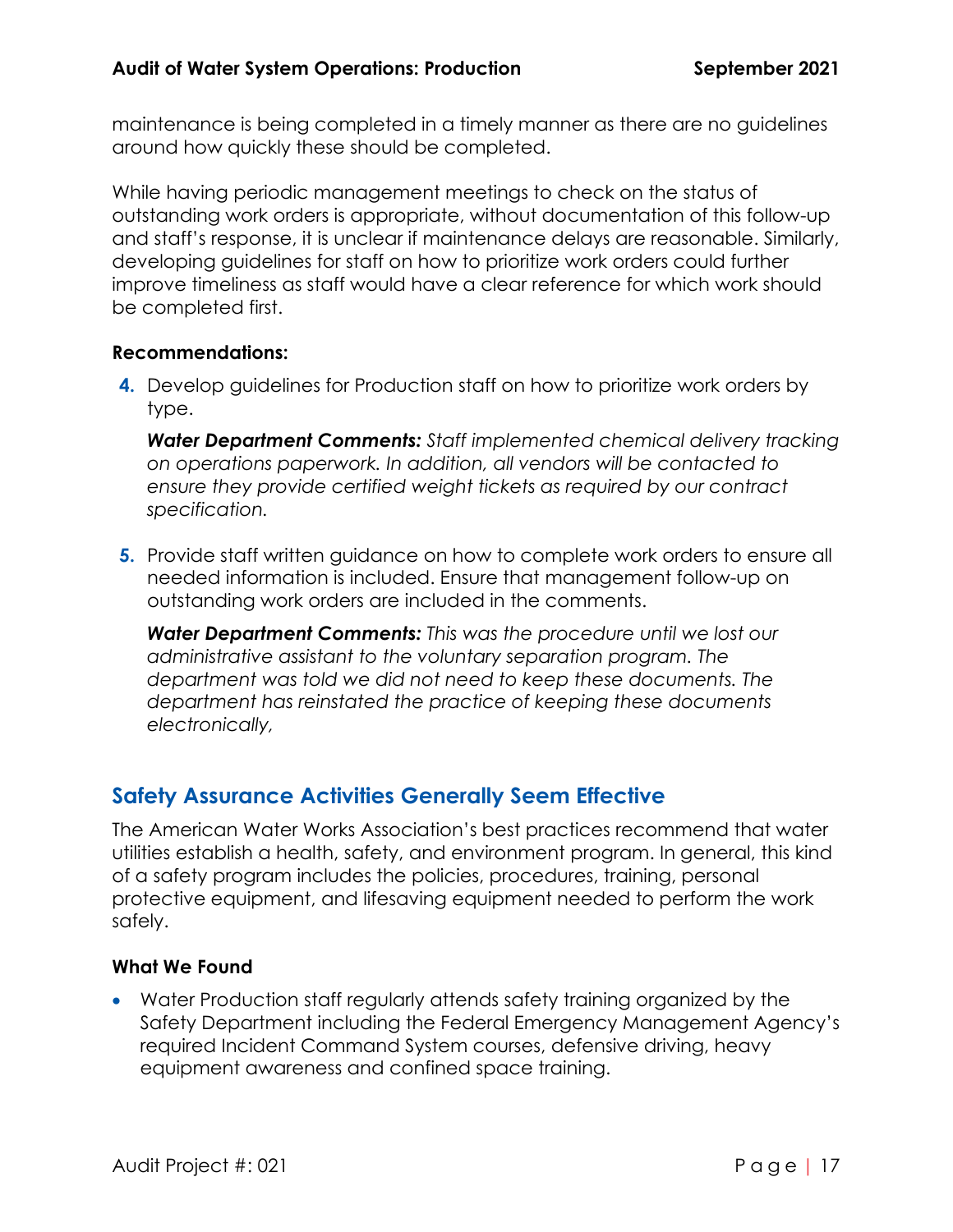- o As part of the Safety Department's initiatives a safety committee consisting of Water and Safety Department staff has been formed that meets monthly to discuss safety concerns, procedures, and initiatives.
- o Safety Department staff also meet regularly with Water Department staff to discuss any safety concerns and get feedback. In addition, the Safety Department is planning to begin periodic inspections of the City's water treatment plants.
- Water Production management also supplements this training with the Occupational Safety and Health Administration's hazardous waste operations and emergency response training and hazard communication training. These trainings are specifically focused on responding to hazardous materials, including those that are kept on site at the City's water treatment plants.
	- o According to Water Production's records, all 31 staff have received the hazard communication training, and nine have undergone the hazardous waste operations training. Based on discussion with Water Department staff, the hazardous waste operations training must be performed in person and so roll out has been delayed due to the COVID-19 Pandemic.
	- o In addition, Water Production staff meet periodically to have "tailgate" meetings, during which they discuss the day's activities and go over certain safety procedures.
- Water Production has developed some written safety guidance to aid staff in the event of an emergency and as they complete their work.
	- o As required by the 2018 America's Water Infrastructure Act, the Water Department has developed an Emergency Response Plan that details emergency response procedures for several emergency situations including extreme weather events, source water contamination, cyberattacks, active shooters or other physical security threats, and power loss.
	- o In addition, Water Production has formalized a Hazard Communication Program, which is intended to ensure that employees have adequate information to identify hazardous substances and prevent illness if exposed, and to clarify who is responsible for maintaining the Program.
	- o That being said, Water Production does not have a comprehensive safety manual that details safety practices and standards needed throughout the plant.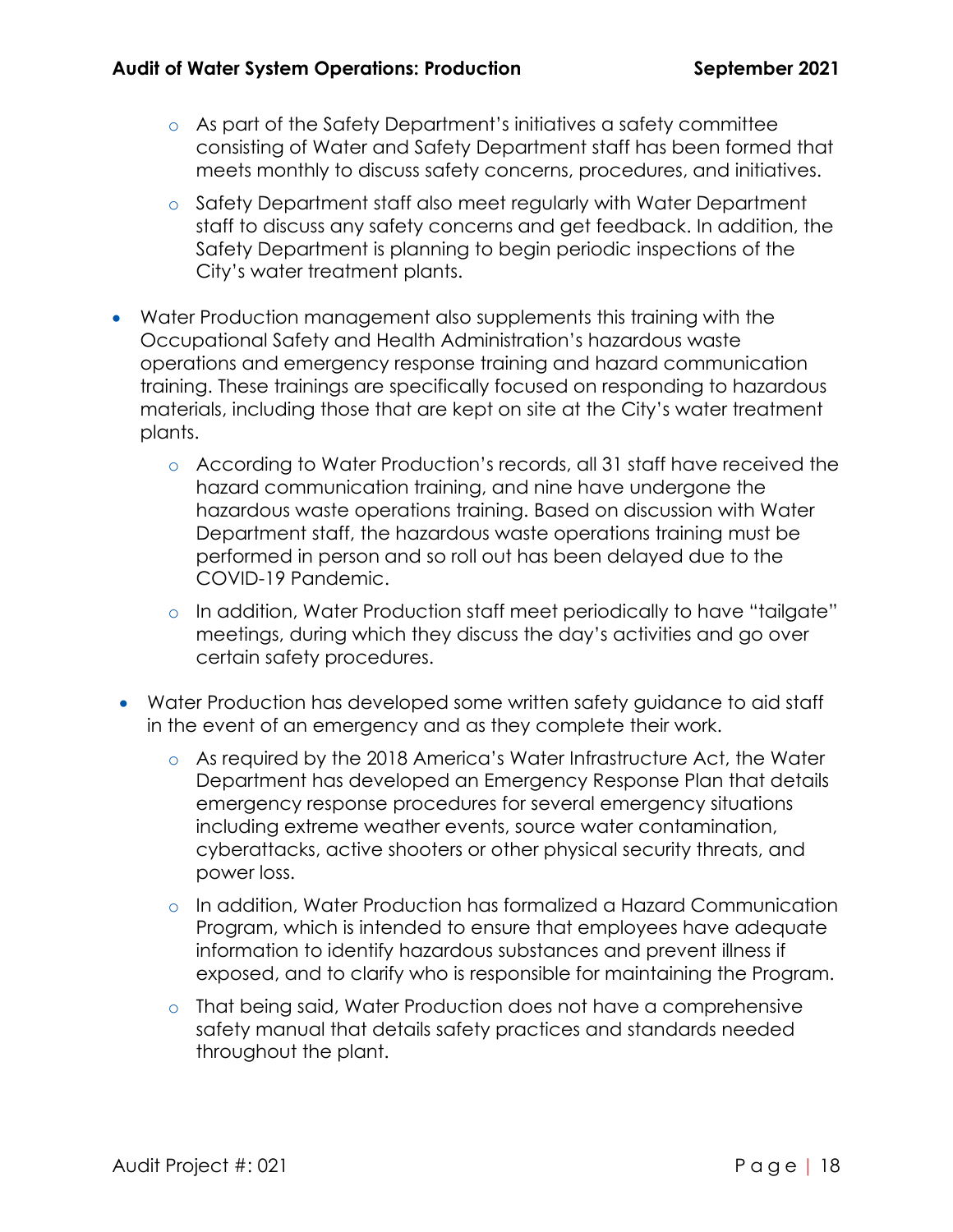#### **Why It Matters**

Education and specialized safety training are important tools for making Water Production staff aware of the hazards and safety procedures involved in their jobs. If any safety incident happens on a water plant, it may result in injury to City staff, financial losses, and potential drinking water hazards.

The Water and Safety Departments are providing knowledge and education to Water Production staff through training. Development of a comprehensive safety manual describing the safety standards and procedures needed on a water treatment plant would help provide clear, written guidance to Water staff on how to adhere to safety measures that will eventually be used by the Safety Department to perform safety inspections.

#### **Recommendation:**

**6.** Incorporate water treatment plant safety standards and practices into a Water Department safety manual in consultation with the Safety Department for staff guidance.

*Water Department Comments: Water Production will work with Safety to develop the manual. The outline is currently under development.*

*Safety Department Comments: The Safety Department concurs with Recommendation #6.*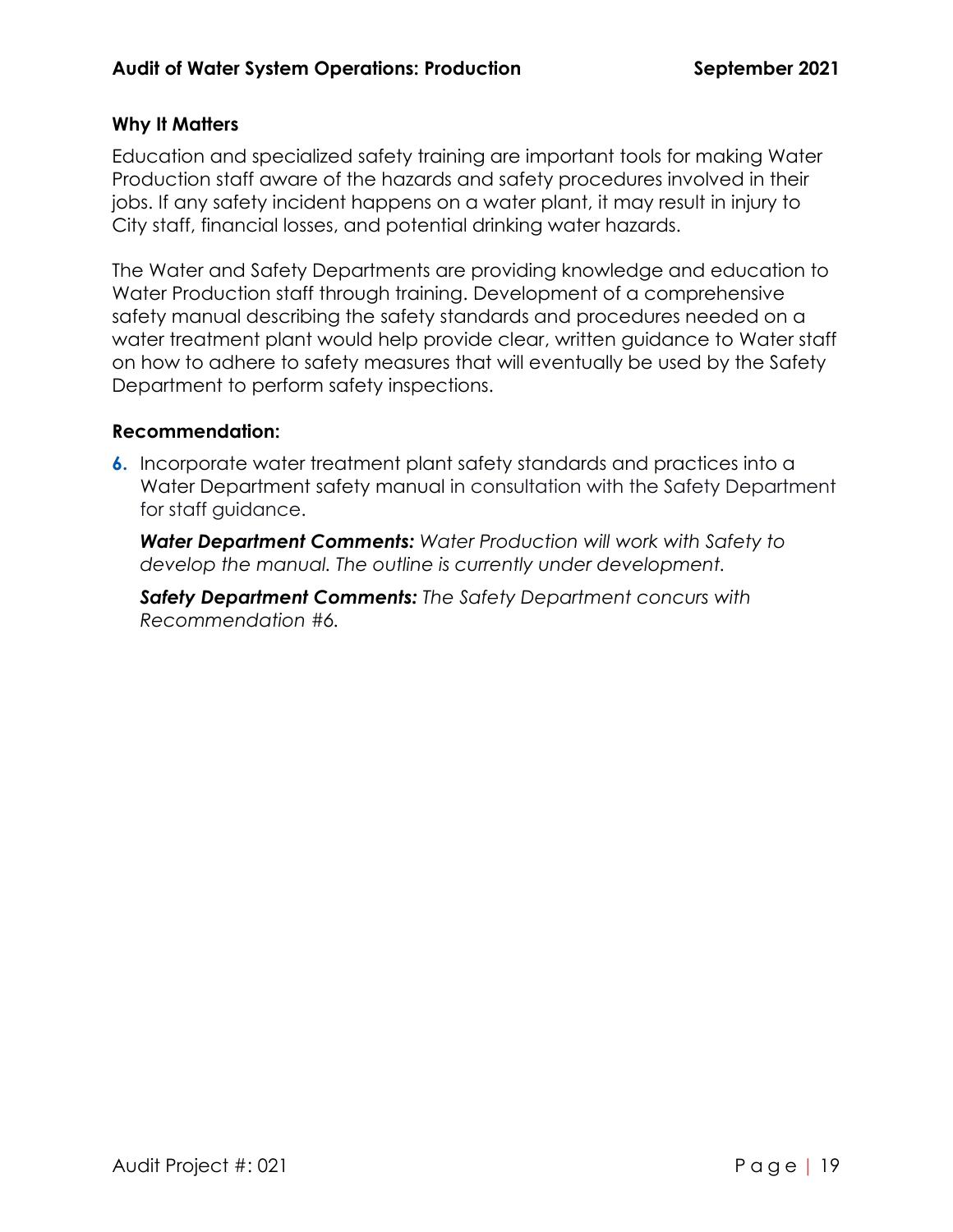# **Appendix A: Management Response Summary**

<span id="page-19-0"></span>The following summarizes the recommendations issued throughout this report. The auditors found that staff and the Department were receptive and willing to make improvements where needed. Management has provided their response to each recommendation.

| Consider taking Daily Sheet turbidity<br>readings each even hour instead of each<br>Partially<br>odd hour to more closely align with turbidity<br>$\mathbf{I}$<br>Concur<br>readings reported in the Surface Water<br><b>Monthly Operating Report.</b>                                                                                                                                                                                                                                                                                                                     | Expected<br>Completion:<br>Completed  |  |  |  |
|----------------------------------------------------------------------------------------------------------------------------------------------------------------------------------------------------------------------------------------------------------------------------------------------------------------------------------------------------------------------------------------------------------------------------------------------------------------------------------------------------------------------------------------------------------------------------|---------------------------------------|--|--|--|
| Water Department Comments: It is believed that this<br>recommendation may not result in al numbers matching from<br>the manual readings to the SCADA readings as the SCADA<br>system records many more points than our staff reports<br>manually. However, Water production has implemented even<br>hour recording at LLWTP. The RRWTP was already recording the<br>readings on the even hours.                                                                                                                                                                            | Responsibility:<br>Plant<br>Managers  |  |  |  |
| Develop guidelines for Production staff on<br>$\overline{2}$<br>Concur<br>how to prioritize work orders by type.                                                                                                                                                                                                                                                                                                                                                                                                                                                           | Expected<br>Completion:<br>10/30/2021 |  |  |  |
| Water Department Comments: The Department has started to<br>use Infor EAM's work priority field. The field allows the selection<br>of high, medium, medium low, medium high, and low. Their<br>priority level will be designated by the manager or supervisor<br>responsible for the work request. Any items related to safety,<br>compliance or environmental impact will receive high priority<br>while items related to building maintenance or aesthetics will<br>receive a medium to low priority. Written guidance will be<br>provided as part of Recommendation #3. | Responsibility:<br>Plant<br>Managers  |  |  |  |
| Provide staff written guidance on how to<br>complete work orders to ensure all needed<br>3<br>Concur<br>information is included.                                                                                                                                                                                                                                                                                                                                                                                                                                           | Expected<br>Completion:<br>10/30/2021 |  |  |  |
| Water Department Comments: Will develop written guidance<br>on how to complete work orders. This guidance will also<br>include Recommendation #2.                                                                                                                                                                                                                                                                                                                                                                                                                          | Responsibility:<br>Plant<br>Managers  |  |  |  |
| Implement a process to ensure the quantity<br>of chemicals delivered matches the<br>Concur<br>$\overline{4}$<br>quantity ordered.                                                                                                                                                                                                                                                                                                                                                                                                                                          | Expected<br>Completion:<br>Completed  |  |  |  |
| Water Department Comments: Staff implemented chemical<br>Responsibility:<br>delivery tracking on operations paperwork. In addition, all                                                                                                                                                                                                                                                                                                                                                                                                                                    |                                       |  |  |  |